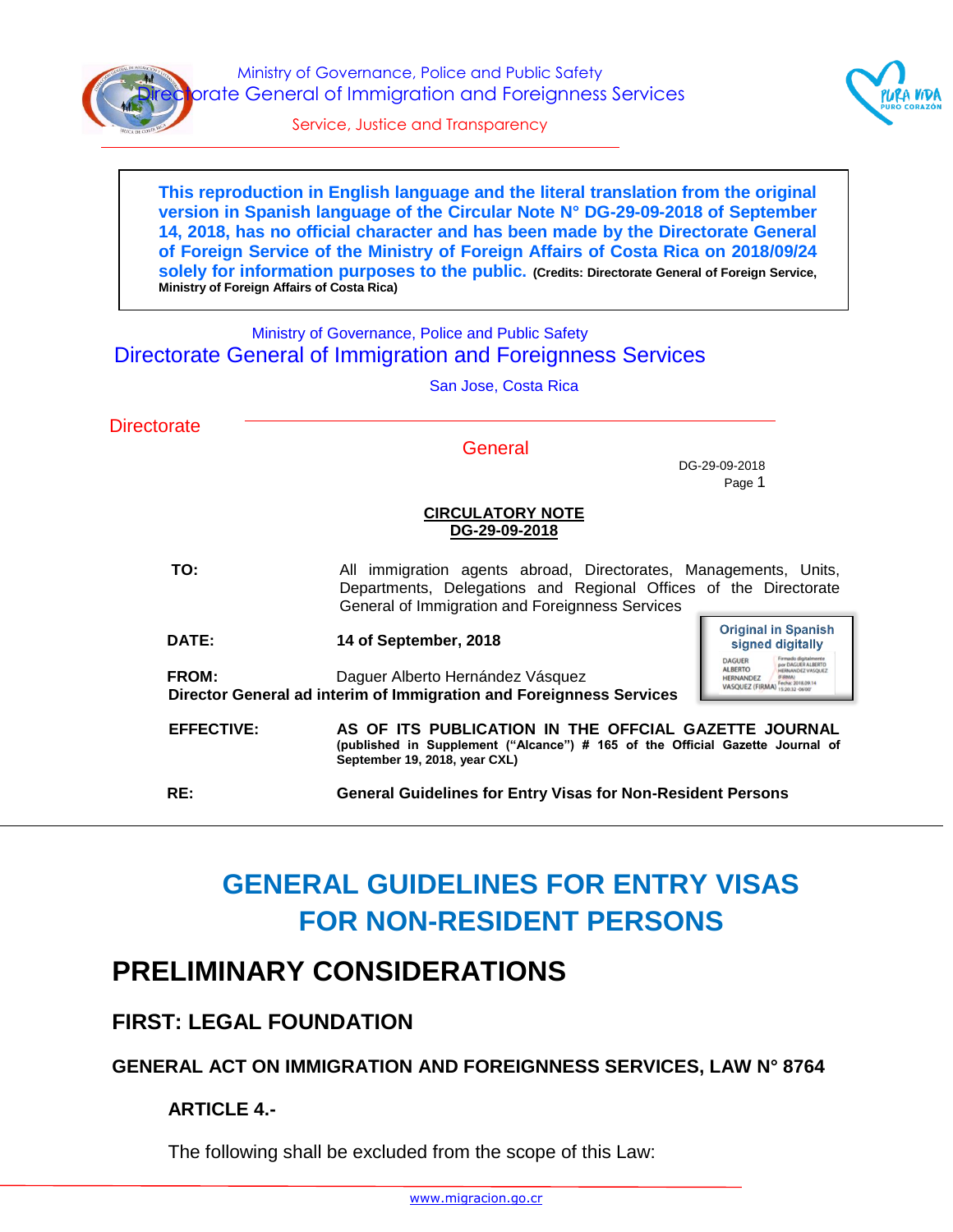



- **1)** Diplomatic agents and consular officers accredited in Costa Rica, as well as other members of permanent or special diplomatic missions and consular offices, by virtue of the norms of international law and treaties ratified by Costa Rica. This provision shall be extended to the immediate family members of the official.
- **2)** Officials, representatives and delegates, as well as other duly accredited members of the permanent missions or delegations to international organizations with their headquarters in Costa Rica.

This provision shall be extended to the immediate family members of the official. For the purpose of interpretation of this provision, "immediate family members" is understood to be the spouse of the official, as the case may be, as well as the children of one or the other under twenty-five years of age or older children with a disability, as well as the parents as long as there is a dependency relationship. All foreign nationals must have a diplomatic or official visa to enter and remain in the national territory, unless they have been exempted from this requirement by the Ministry of Foreign Affairs and Cult due to the principle of reciprocity or international regulations ratified by Costa Rica. This Ministry shall have exclusive jurisdiction on this matter.

#### **ARTICLE 47.-**

The Directorate General will convey the general guidelines for entry visas and permanence for non-residents, for foreigners who come from other countries or geographic regions, based on existing international agreements and treaties and security, convenience or opportunity reasons for the Republic of Costa Rica.

#### **ARTICLE 51.-**

Foreign persons who intend to enter under a non-resident immigration category will be required the appropriate entry visa with the exceptions set forth by the guidelines for entry and permanence for non-residents. The length of permanence will be authorized by the Directorate General authority when the foreign person enters the country in accordance with the guidelines set forth by the Directorate General. Prior to the granting of a visa, immigration agents abroad shall obtain the appropriate entry authorization from the Directorate General, when applicable, according to the general guidelines for entry visas and permanence for nonresidents.

#### **BY-LAWS FOR THE GRANTING OF VISAS, EXECUTIVE DECREE N° 36626-G**

#### **ARTICLE 6.-**

The General Guidelines for Entry Visas and Permanence for Non-Residents shall contemplate the nationals of those countries who will not be required a visa, those who will be required a consular visa and those who will be required a restricted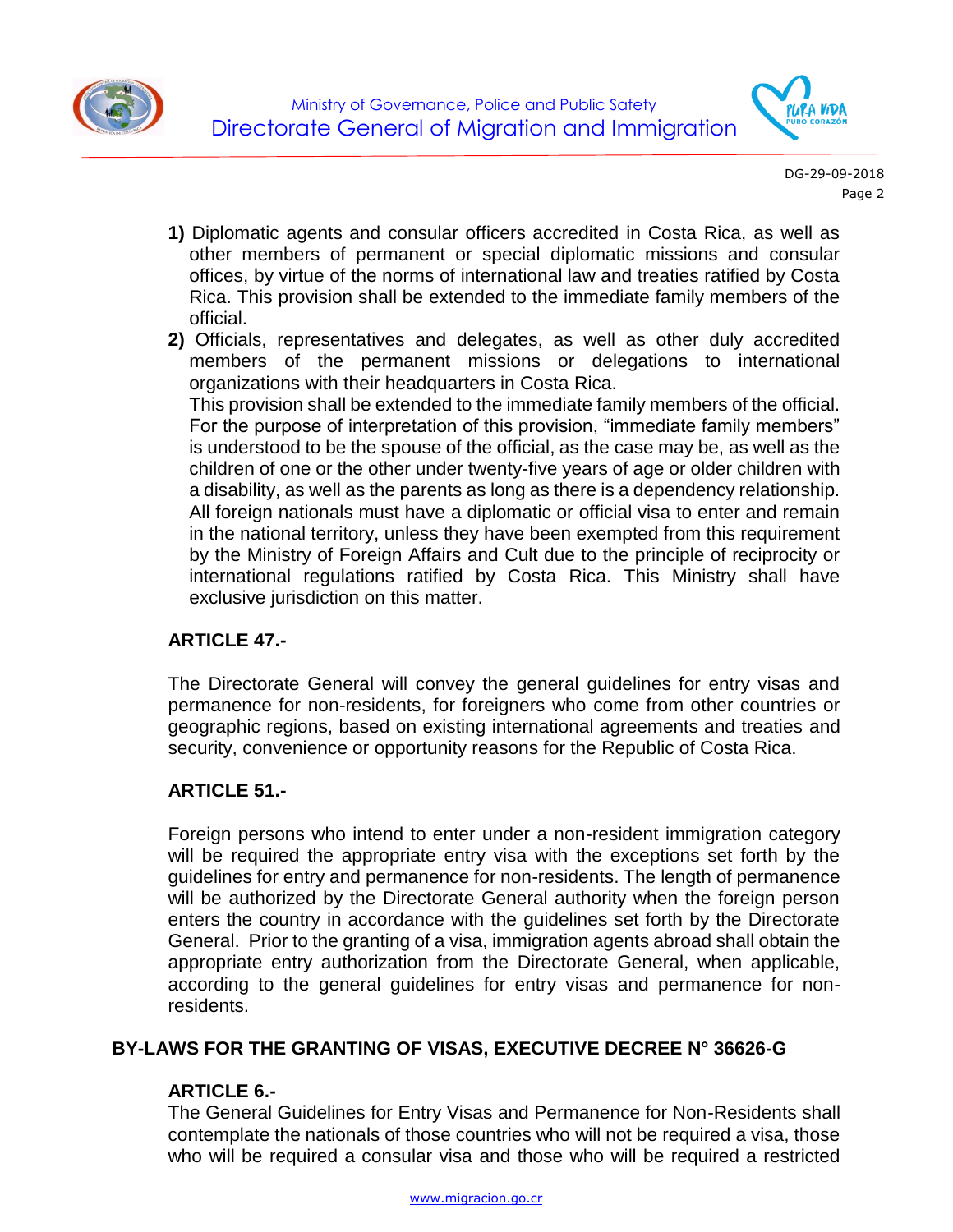



visa.

#### **ARTICLE 8.-**

For the purpose of these by-laws, non-residents will be considered as those foreign persons to whom the Directorate General grants entry and permanence authorizations for a period that shall not exceed ninety days according to the General Guidelines for Entry Visas as regulated by articles 47 and 48 of the Law.

**SECOND: DEFINITION OF ENTRY AND PERMANENCE AS A NON-RESIDENT.** Persons admitted in the country in their quality as **NON-RESIDENTS** may carry out those activities, as defined as **tourism** by the World Tourism Organization (UNWTO), during the term legally determined by the immigration control official, and it shall comprehend any activity carried out during their trip for leisure, business or professional purposes and as long as they are not remunerated or lucrative.

**THIRD: ENTRY.** In accordance with dispositions of article 42 of the General Act on Immigration and Foreignness Services, Law N° 8764, and the Executive Decree N° 36769-G "By-Laws on Immigration Control", foreign persons who intend to enter in Costa Rica must bear: **1)** a passport or a valid travel document. Only passports or machine readable travel documents will be accepted, in accordance with the guidelines established by the International Civil Aviation Organization (ICAO), (see below: validity for each group of countries), **2)** a visa if it is required, **3)** proof of economic sufficiency in a minimum of USD\$100.00 (one hundred American dollars) for each month of legal permanence in the country, **4)** a bill, ticket or voucher for the continuation of their trip, or else, the navigation plan in which the destination port is attested, **5)** Not having an impediment to enter in the Costa Rican territory.

**FOURTH:** As described in article 55 of the General Act on Immigration and Foreignness Services, a visa implies a mere expectation of a right and it does not entail the unconditional admission of the foreign person into the country nor an authorization for the maximum permanence as arranged for that group of countries or as expected by the individuals, who shall be subject to the immigration control that the competent authority may execute at the port of entry in order to verify the fulfillment of all the legal and by-law necessary requirements for their entry.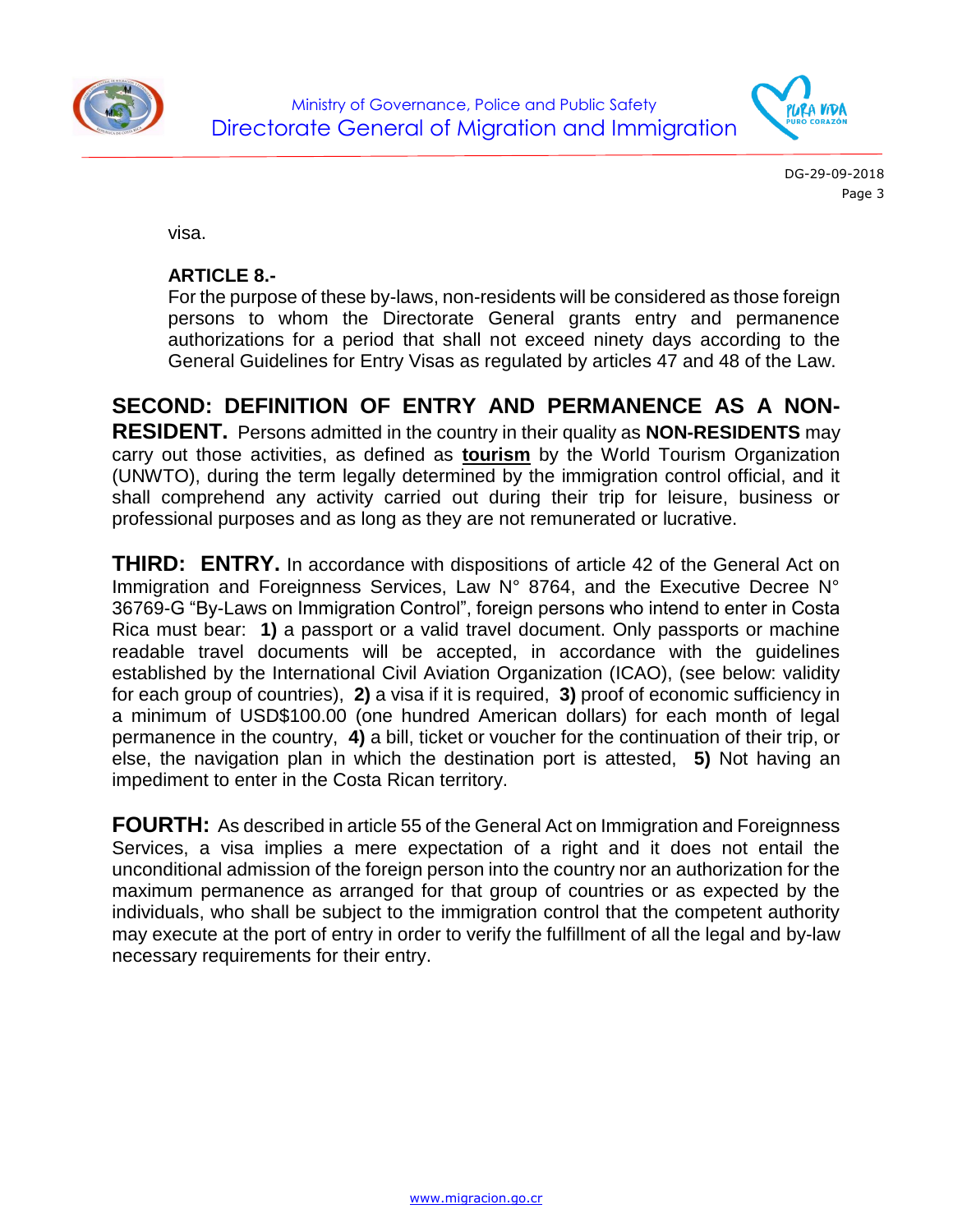



## **GROUP OF ENTRY WITH NO CONSULAR VISA**

- **ENTRY: NO CONSULAR VISA**
- **PASSPORT: ONE DAY MINIMUN VALIDITY**
- **MAXIMUM PERMANENCE: UP TO NINETY NATURAL DAYS. NON-EXTENDIBLE.**

ANDORRA ARGENTINA AUSTRALIA \* AUSTRIA BAHAMAS (THE) BARBADOS BELGIUM BRAZIL BULGARIA CANADA **CROATIA** CHILE **CYPRUS** CZECH REPUBLIC DENMARK \* **ESTONIA** FINLAND FRANCE \* GERMANY GREECE (HELLENIC REPUBLIC) HUNGARY ICELAND IRELAND ISRAEL ITALY JAPAN KOREA (REPUBLIC OF) LATVIA **LIECHTENSTEIN** LITHUANIA LUXEMBOURG MAI TA

**MEXICO** MONACO (PRINCPALITY OF) MONTENEGRO NORWAY **\*** NEW ZEALAND **\*** NETEHRLANDS (THE; HOLLAND) **\*** PANAMA PARAGUAY PERU POLAND PORTUGAL PUERTO RICO QATAR (STATE OF) ROMANIA SAN MARINO **SERBIA** SINGAPUR SOUTH AFRICA **SLOVAKIA SLOVENIA** SPAIN SWEDEN SWITZERLAND TRINIDAD AND TOBAGO UNITED ARAB EMIRATES UNITED KINGDON OF GREAT BRITAIN AND NORTHERN IRELAND (THE) \*\* UNITED STATES OF AMERICA \* URUGUAY VATICAN (THE; HOLLY SEE)

**\*** Their territories with same treatment **\*\*** Includes: England, Scotland and Wales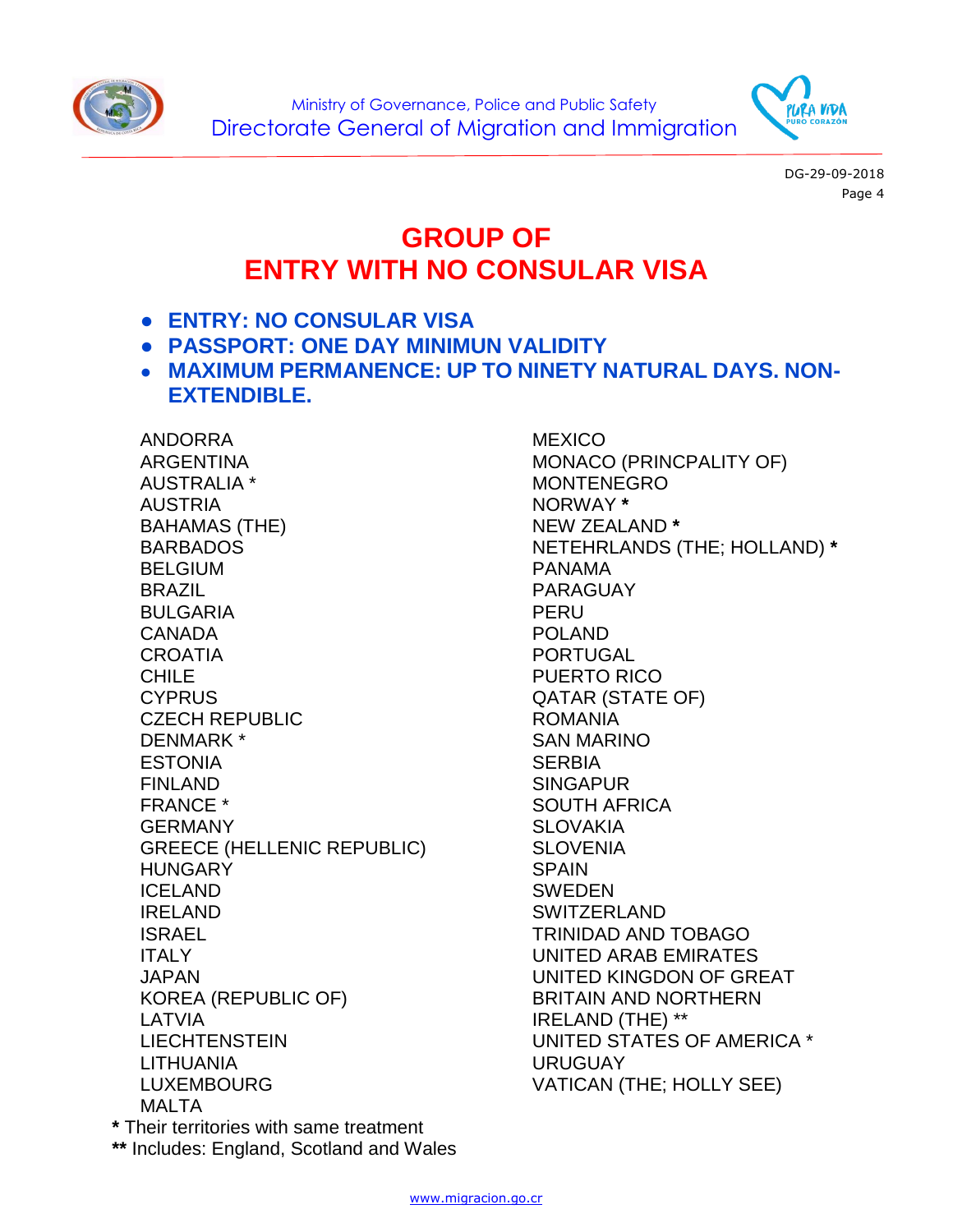



### **PASSPORT: VALIDITY OF THREE MONTHS**

- **ENTRY: NO CONSULAR VISA**
- **MAXIMUM PERMANENCE: UP TO NINETY NATURAL DAYS. NON-EXTENDIBLE.**

ANTIGUA AND BARBUDA **BELIZE** BOLIVIA BRUNEI (STATE OF) **DOMINICA** EL SALVADOR **\*** FIJI GRENADA GUATEMALA GUYANA **HONDURAS** KAZAKHSTAN KIRIBATI MALAYSIA MALDIVES MARSHALL ISLANDS MAURITIUS MICRONESIA (FEDERATED STATES OF) NAURU

NORTHERN MARIANA ISLANDS PALAU PHILIPPINES (THE) RUSSIAN FEDERATION (THE) SAINT KITTS AND NEVIS SAINT LUCIA SAINT VINCENT AND THE **GRENADINES** SAMOA SÃO TOMÉ AND PRÍNCIPE **SEYCHELLES** SOLOMON ISLANDS SURINAM TAIWAN (REGION) TONGA (KINGDOM OF) TUVALU **TURKEY** UKRAINE VANUATU VENEZUELA

\* See section with specific regulations for the Republic of El Salvador.

#### **DEPENDENCIES**

#### **BRITISH**

ANGUILA **ASCENSION** BERMUDA BRITISH INDIAN OCEAN TERRITORY BRITISH VIRGIN ISLANDS CAYMAN ISLANDS CHANNEL ISLANDS

FALKLANDS (THE; ISLAS MALVINAS) **GIBRALTAR** MAN ISLAND MONTSERRAT PITCAIRN ISLANDS SAINT HELENA TURKS AND CAICOS ISLANDS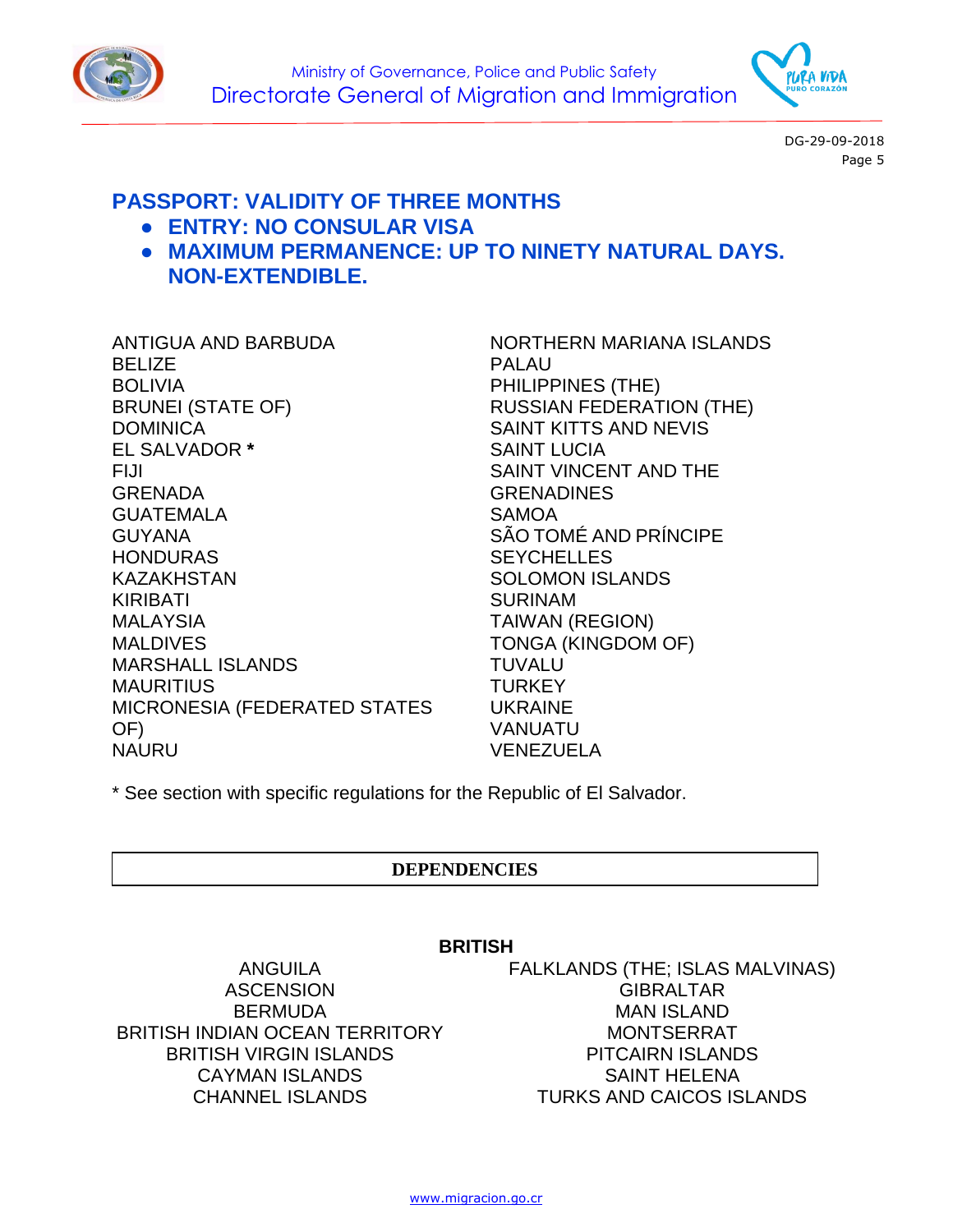Ministry of Governance, Police and Public Safety Directorate General of Migration and Immigration

> DG-29-09-2018 Page 6

#### **FRENCH**

FRENCH GUYANA FRENCH POLYNESIA FRENCH SOUTHERN AND ANTARTIC LANDS GUADELOUPE **MARTINICA** 

MAYOTTE NEW CALEDONIA REUNION SAINT MARTIN SAINT PIERRE AND MIQUELON WALLIS AND FUTUNA

#### **THE NETHERLANDS (HOLLAND)**

ARUBA BONAIRE

CURAÇAO NETHERLANDS ANTILLES

#### **DANISH**

FAROE ISLANDS GREENLAND

**AUSTRALIAN**

COCOS ISLANDS CHRISTMAS ISLANDS HEARD AND MCDONALD ISLANDS NORFOLK ISLANDS

**AMERICAN**

AMERICAN VIRGIN ISLANDS AMERICAN SAMOA GUAM

UNITED STATES MINOR OUTLYING ISLANDS

**NEW ZEALANDER**

COOK ISLANDS NIUE

#### **NORWEGIAN**

BOUVET ISLAND SVALBARD AND JAN MAYEN





TOKELAU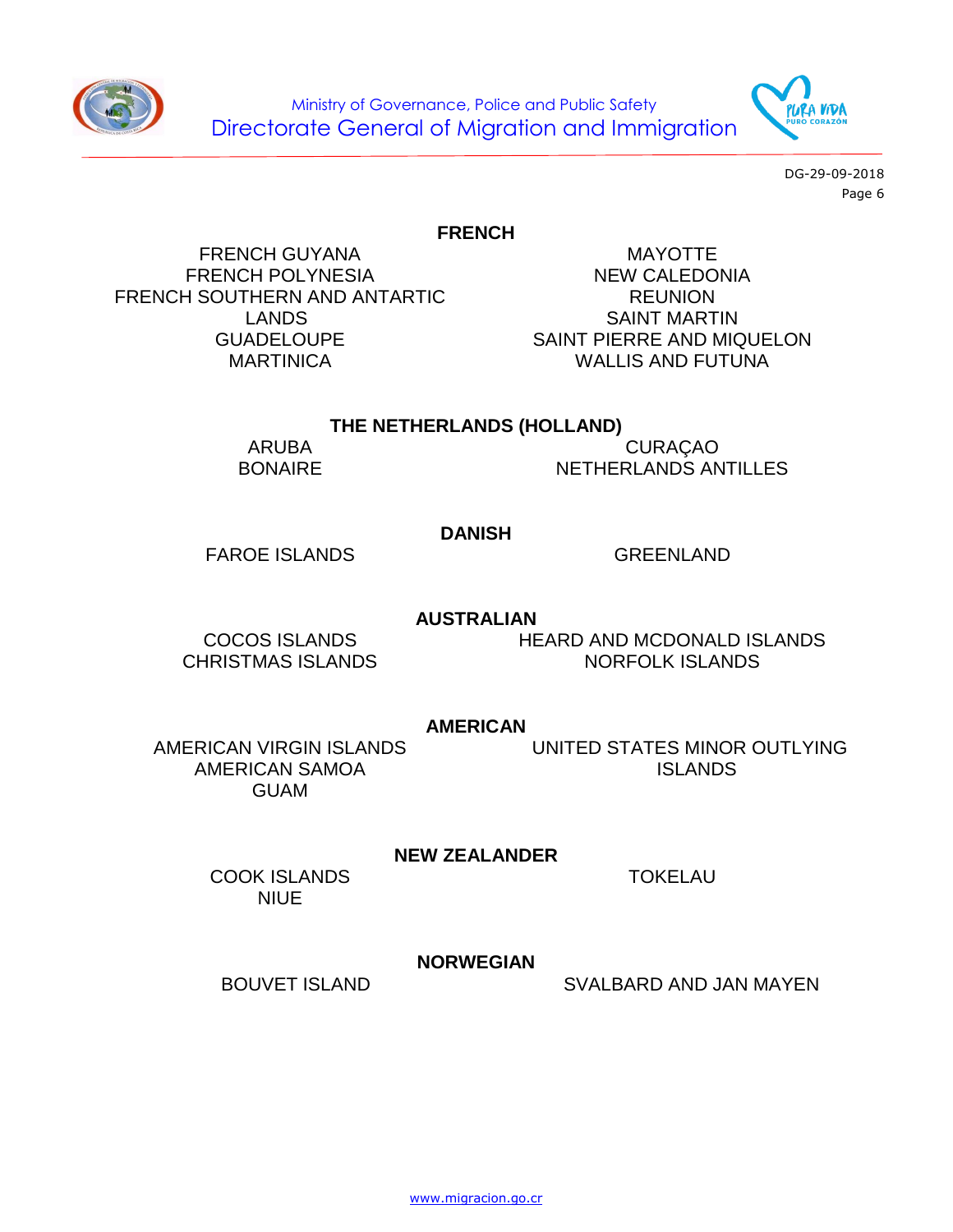



# **GROUP OF ENTRY WITH CONSULAR OR RESTRICTED VISA**

- **ENTRY: WITH A CONSULAR VISA**
- **VISA VALIDITY: UP TO SIXTY DAYS FROM DATE OF STAMP ON PASSPORT FOR ENTERING IN COSTA RICA, VALID FOR ONE SINGLE ENTRY**
- **PASSPORT: MANDATORY VALIDITY OF SIX MONTHS**
- **MAXIMUM PERMANENCE: UP TO THIRTY NATURAL DAYS. EXTENDIBLE FOR UP TO NINETY NATURAL DAYS.**

Foreign persons authorized entry into the country and permanence for a period under ninety days under an immigration category of non-residents, shall have the possibility to extend their permanence **for up to ninety days** when they request an authorization prior to the expiry date of their originally authorized legal permanence and prove their sufficient means of economic support. Please check requirements at [www.migracion.go.cr](http://www.migracion.go.cr/)

ALBANIA ANGOLA ARGELIA ARMENIA AZERBAIJAN BAHRAIN BENIN **BELARUS** BHUTAN BOSNIA AND HERZEGOVINA BOTSWANA BURKINA FASO (ALTO VOLTA) BURUNDI CAPE VERDE CAMBODIA CAMEROON CENTRAL AFRICAN REPUBLIC **CHAD** COLOMBIA **\*** CONGO (REPUBLIC OF) CONGO (DEMOCRATIC REPUBLIC OF, AFTER ZAIRE)

CÔTE D'IVOIRE COMOROS CHINA (PEOPLE'S REPUBLIC OF) **\*** DJIBOUTI DOMINICAN REPUBLIC **ECUATOR** ECUATORIAL GUINEA EGYPT GABON GAMBIA GEORGIA **GHANA GUINEA** GUINEA BISSAU INDIA **INDONESIA JORDAN** KENYA KYRGYZSTAN KOSOVO KUWAIT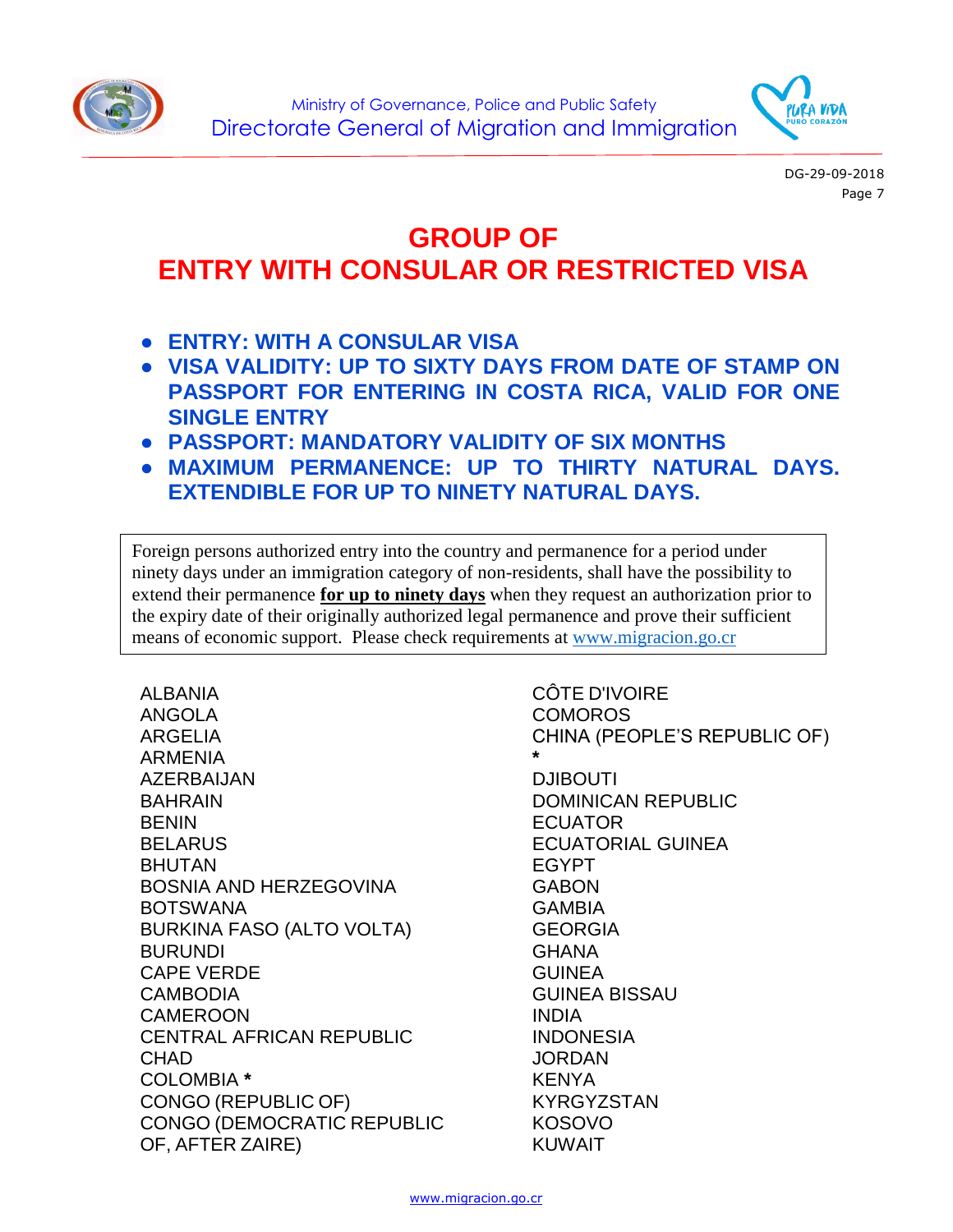



LAOS (PEOPLE'S DEMOCRATIC REPUBLIC OF) LEBANON LESOTHO LIBERIA LIBYA MACEDONIA (REPUBLIC OF) MADAGASCAR MALAWI MALI MAURITANIA MOLDOVA **MONGOLIA MOROCCO** MOZAMBIQUE NAMIBIA **NFPAL** NICARAGUA **\*** NIGER NIGERIA OMAN PAKISTAN PAPUA NEW GUINEA

RWANDA SAHRAWI ARAB DEMOCRATIC REPUBLIC SAUDI ARABIA SENEGAL SIERRA LEONE SUDAN (NORTH) SUDAN (SOUTH) SWAZILAND TANZANIA TAJIKISTAN THAILAND TIMOR-LESTE TOGO TUNISIA TURKMENISTAN UGANDA UZBEKISTAN VIETNAM YEMEN **ZAMBIA** ZIMBABWE

**\*** See section with specific regulations for: Colombia, China and Nicaragua.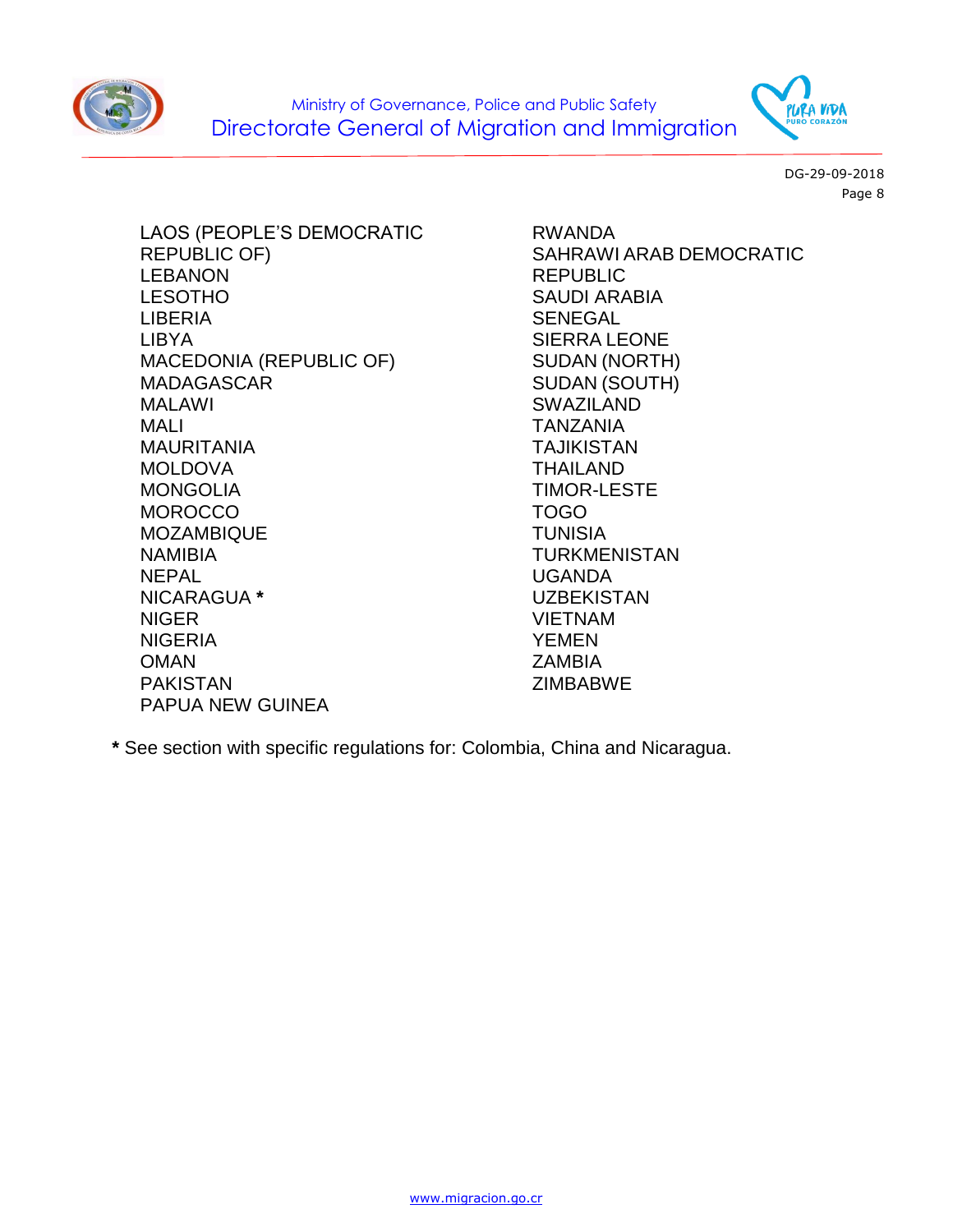



- **ENTRY: WITH A RESTRICTED VISA**
- **PASSPORT: MANDATORY VALIDITY OF SIX MONTHS**
- **VISA VALIDITY: UP TO SIXTY DAYS FROM DATE OF STAMP ON PASSPORT FOR ENTERING IN COSTA RICA, VALID FOR ONE SINGLE ENTRY**
- **MAXIMUM PERMANENCE: UP TO THIRTY NATURAL DAYS. EXTENDIBLE FOR UP TO NINETY NATURAL DAYS**
- **CONSULTATION WITH THE COMMISSION ON RESTRICTED VISAS FOR THE FOLLOWING COUNTRIES:**

AFGHANISTAN BANGLADESH CUBA ERITREA ETHIOPIA HAITI IRAN IRAK

JAMAICA MYANMAR (AFTER BIRMANIA) NORTH KOREA (PEOPLE'S DEMOCRATIC REPUBLIC OF) PALESTINE SYRIA (ARAB REPUBLIC OF) **SOMALIA** SRI LANKA

## **SECTION I: COUNTRY-SPECIFIC REGULATIONS**

#### **REPUBLIC OF EL SALVADOR**

According to the reciprocal Administrative Agreement between the DGMI (Directorate General of Immigration and Foreignness Services) of El Salvador and the DGMI of Costa Rica signed in San Jose on April 23, 2008, entry of nationals of El Salvador will be allowed with their valid passport until the date of expiry. The term of permanence to be granted by the immigration control official shall not exceed the validity of the passport.

#### **REPUBLIC OF NICARAGUA**

- **1.** The term of legal permanence for Nicaraguan persons shall be of up to 90 days and they shall meet all applicable requirements for entry into the national territory. This term will be upheld until the Directorate General of Immigration and Foreignness Services deems it necessary.
- **2.** Nicaraguan nationals traveling to Panama for commercial or work purposes may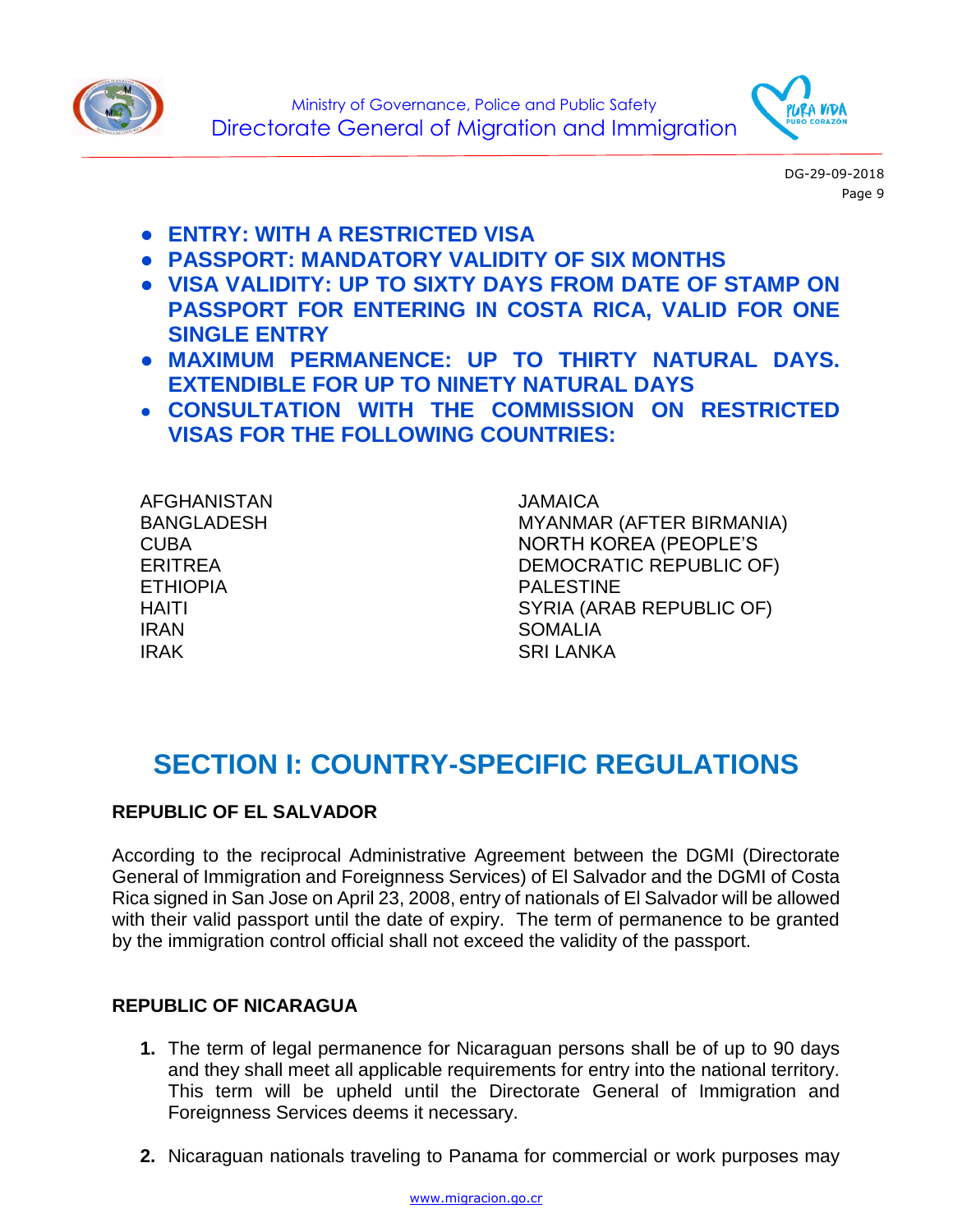



obtain a "**double visa**" (two entries) at the Consulates of Costa Rica in Nicaragua and Panama. Both visas must be used within a maximum period of 90 days. They will be valid for entering into Costa Rica by air or land. The requirements that must be submitted to the aforementioned consulates, will be the following:

- **a)** Fill out the "VISA APPLICATION FORM".
- **b)** Submit proof of payment of consular fees.
- **c)** In the case of applications for work reasons, a letter from the employer must be provided, indicating the duty or task that the Nicaraguan national will perform in their job.
- **d)** Criminal record certificate.

#### **PEOPLE'S REPUBLIC OF CHINA AND ADMINISTRATIVE REGIONS**

- **1.** Nationals of Hong Kong and Macau who bear a valid British or Portuguese passport shall receive the same treatment as nationals of the "group of entry with no consular visa". Therefore, they shall not be required a visa for the purpose of entering in the country and their permanence shall be of up to ninety days. Nationals of Hong Kong and Macau who do not bear the aforesaid travel document shall be required a consular visa and will be applied the corresponding regulations for the People's Republic of China.
- **2.** Chinese persons who bear a passport for public affairs will not require an entry visa into national territory.
- **3.** Visa applications for children under age of Chinese nationality will be processed exclusively by the Commission on Restricted Visas. These applications must be presented by the children's parents or their legal guardians, who shall demonstrate possession of the custody of the minors. The process for these applications for persons under age of Chinese nationality is as stipulated in the By-laws for the Granting of Visas ("Reglamento para el Otorgamiento de Visas"), Executive Decree N° 36626-G, Chapter 6, articles 125 et seq. Visa waives and exceptions for entering in national territory as established in Section II of these Guidelines will also be applicable to children under age of Chinese nationality.

#### **REPUBLIC OF COLOMBIA:**

The term of legal permanence for Colombian persons shall be of **up to 90 days**. This term will be upheld until the Directorate General of Immigration and Foreignness Services deems it necessary.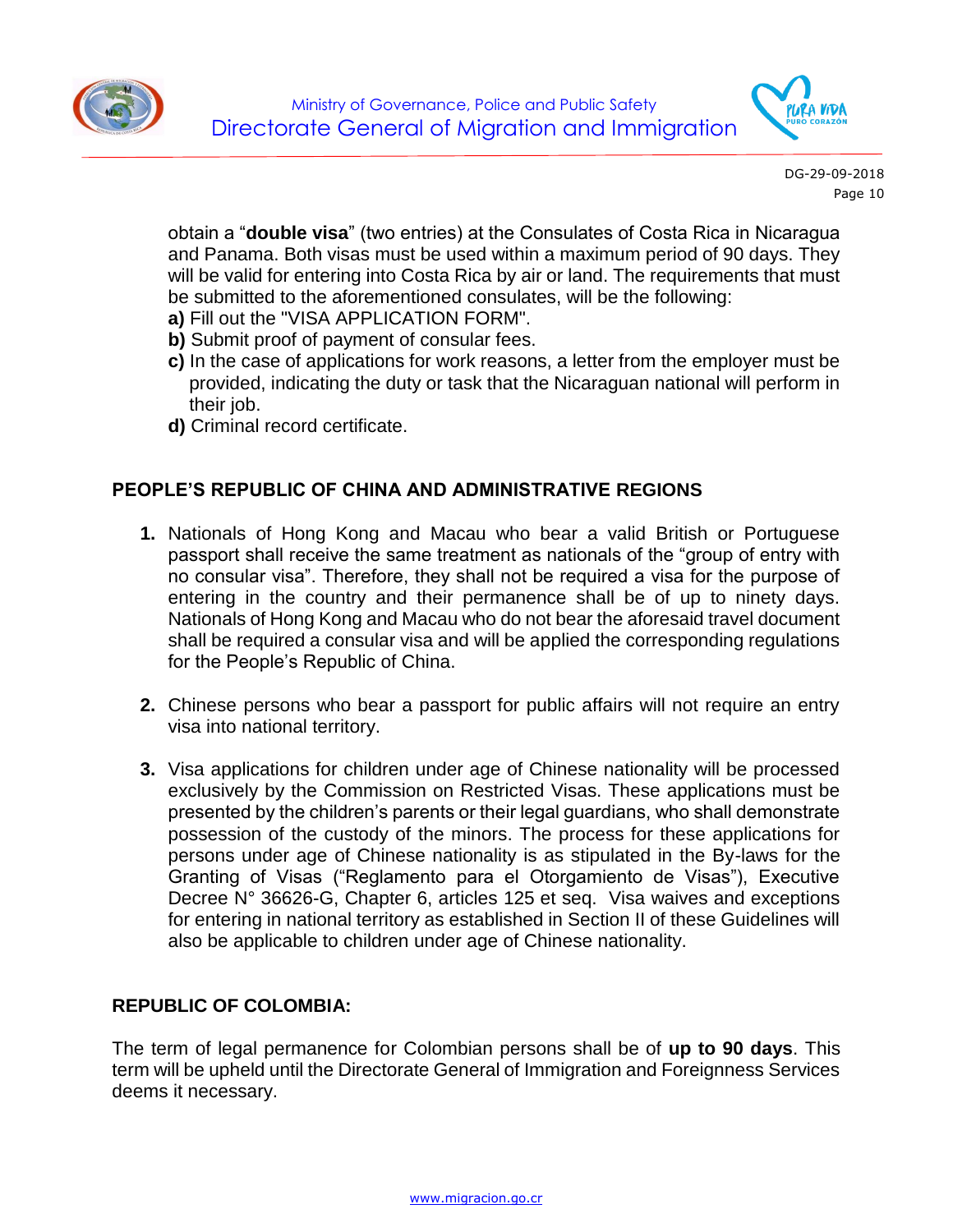



## **SECTION II: WAIVERS FOR THE ADMISSION FOR THOSE IN THE "GROUP OF ENTRY WITH A CONSULAR OR A RESTRICTED VISA" INTO NATIONAL TERRITORY**

**Nationals of those countries with a consular or restricted visa requirement that may fit in any of the waivers or conditions for entry which are stipulated as follows, may be dispensed from the consular or restricted visa procedures to Costa Rica:**

- **1.** Nationals of those countries with a consular or restricted visa requirement who possess a multiple entry visa (tourism visa, crewmember visa or business visa) to the United States of America (exclusively a B1-B2, B1 or B2 type visas, a D type visa or a C1/D multiple entry visa) or Canada (exclusively a multiple entry visa), may be dispensed from the consular visa for the purpose of entering into Costa Rica. Their maximum term of permanence will not be longer than that of validity of such visa once it is presented and it shall not exceed 30 days with the exception of the specific regulations for Colombian and Nicaraguan nationals. Any other visa type (that is expressed under any format of letter and number) shall be considered a "legal permanence", with the exception of C1, C2 and C3 type visas.
- **2.** Nationals of those countries with a consular or restricted visa requirement with a legal permanence that allows for multiple entries and a minimum validity of six months in the United States of America, Canada and the countries of the European Union, may be dispensed from the consular visa for the purpose of entering into Costa Rica. Such term of six months must be counted as of the date of entry into Costa Rica. Those foreign nationals with whether a consular or restricted visa requirement who do not meet the legal permanence of six months as minimally required, may choose to apply for a Costa Rican consular visa in the corresponding country and which may be granted under the guidelines of the Executive Decree N° 36626-G, "By-laws for the Granting of Visas". The application -or not- of this modality will be of the Consul's discretion. The maximum permanence will be of 30 natural days and the validity of the passport shall be of six months with the exception of the specific regulations for Colombian and Nicaraguan nationals.
- **3. ATTENTION:** Legal permanences shall be reliably demonstrated to the immigration control official. Legal permanence documents must contain the security measures established mandatorily by the International Civil Aviation Organization (ICAO). Stamps, handwritten documents, sheets, documents that attest for residencies in process or documents with alterations, shall not be admitted**. Mandatorily, the documents must include a duly apostilled or legalized translation into Spanish. This provision will not be applicable in**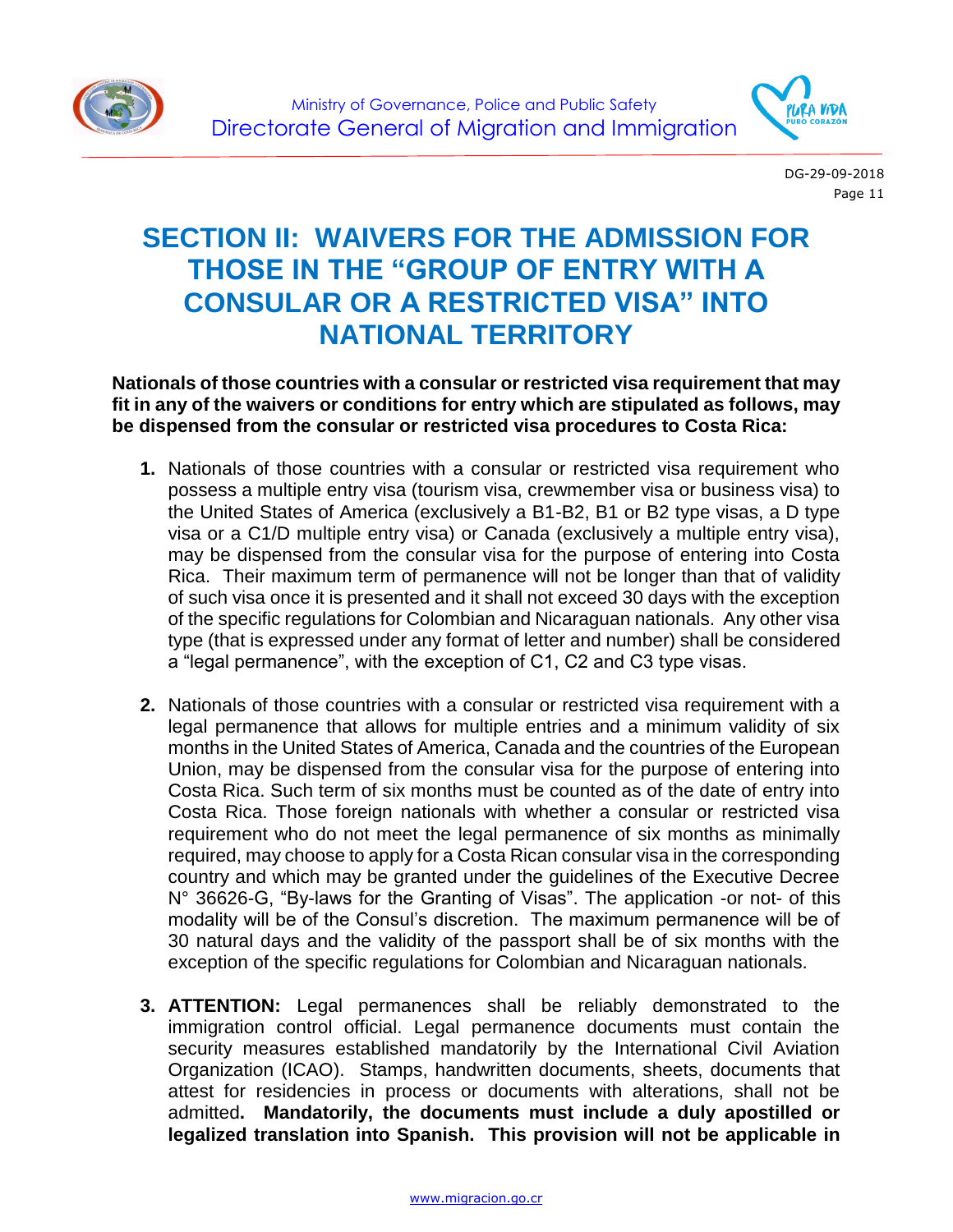



#### **case of documents in English language or those which contain a translation into English language.**

- **4.** In the case of foreign nationals who meet any of the visa waivers or exceptions for entry into national territory and whose identity documents -visa, permanence or passports- do not match the name or surname of their bearer, the immigration control official may conduct a wider and more extensive research and will be entitled to request the marriage certificate, the certificate of naturalization or any other document that may be deemed necessary in order to demonstrate the name change or suppression under a new legal condition.
- **5.** These waivers and exceptions are not applicable to those who have a legal permanence as refugees or stateless persons, in which case they shall obtain a **consulted entry visa** according to the procedure described in the Executive Decree N° 36626-G, "By-laws for the Granting of Visas".
- **6.** If the foreign person does not meet a waiver or exception for the admission into national territory as described in these Guidelines, they may file for an entry visa according to the regulations of the By-laws for the Granting of Visas ("Reglamento para el Otorgamiento de Visas"), Executive Decree N° 36626-G.

### **SECTION III: REGULATIONS FOR CONSUL-GENERALS AND HONORARY CONSULS AS IMMIGRATION AGENTS ABROAD**

- **A.** Costa Rican Consul-Generals, Consuls, Vice-consuls and diplomatic staff in consular duties may issue exclusively tourism visas and provisional visas under those categories as authorized in the By-laws for the Granting of Visas ("Reglamento para el Otorgamiento de Visas") in favor of any national of the "group of entry" which requires a consular visa, in accordance with the regulations described in the By-laws for the Granting of Visas ("Reglamento para el Otorgamiento de Visas") and accordingly with the General Act on Immigration and Foreignness Services, article 22, paragraph 5.
- **B.** Honorary Consul-Generals, Honorary Consuls and Honorary Vice-Consuls shall only issue those visas that the Directorate General of Immigration and Foreignness Services may authorize. Hence, with no exception all requests shall be consulted with this authority.